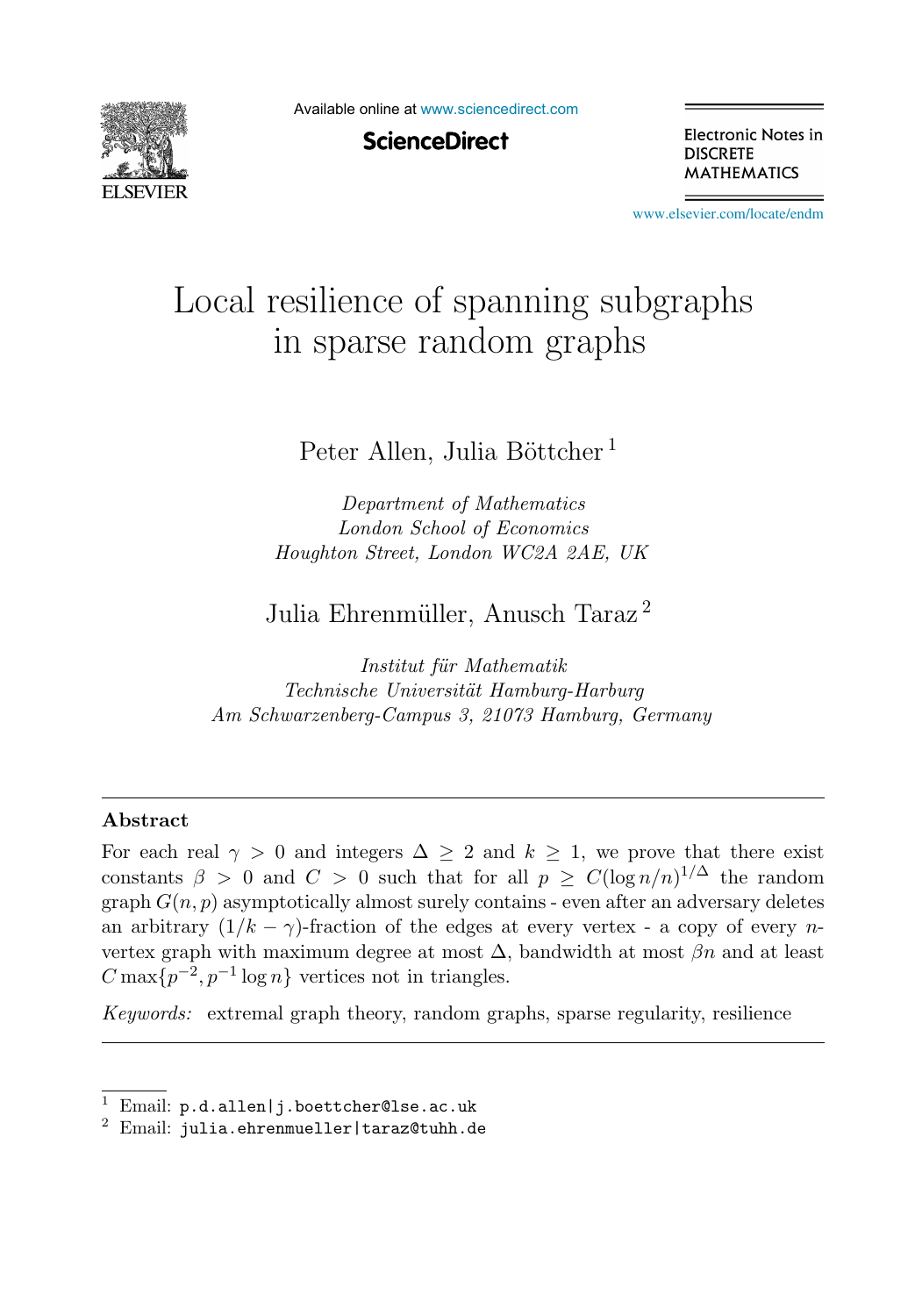### <span id="page-1-0"></span>**1 Introduction**

In this paper we study graphs that contain every graph from a particular class of graphs in a robust manner. By this we mean that we can still find a copy even after an adversary has deleted a certain proportion of the edges at every vertex. To measure this robustness, we use the following concept of resilience.

Let  $P$  be a monotone increasing graph property and let G be a graph in P. The local resilience of a graph G with respect to P is the minimum  $r \in \mathbb{R}$  such that by deleting at each vertex  $v \in V(G)$  at most  $r \deg(v)$  edges one can obtain a graph not in  $P$ . Using this notion, the classic theorem of Dirac [\[9\]](#page-8-0) implies that the local resilience of  $K_n$  with respect to Hamiltonicity is  $1/2-o(1)$ . There is a series of other well-known results that can be restated in terms of local resilience of complete graphs with respect to containing spanning subgraphs with bounded maximum degree, such as powers of Hamilton cycles, trees, clique-factors, and  $H$ -factors (see e.g. [\[11\]](#page-8-0) for a survey). Schacht and two of the current authors [\[6\]](#page-8-0) extended these results to families of graphs with sublinear bandwidth, where a graph is defined to have bandwidth at most  $b$  if there is a labelling of its vertex set by integers  $1,\ldots,n$  such that  $|i-j|\leq b$ for every edge  $\{i, j\}.$ 

**Theorem 1.1 (** [\[6\]](#page-8-0)) For each  $\gamma > 0$ ,  $\Delta \geq 2$ , and  $k \geq 1$ , there exist constants  $\beta > 0$  and  $n_0 \geq 1$  such that for every  $n \geq n_0$  the following holds. If G is a graph on n vertices with minimum degree  $\delta(G) \geq (\frac{k-1}{k} + \gamma) n$  and if H is a k-colourable graph on n vertices with  $\Delta(H) \leq \Delta$ , bandwidth at most  $\beta_n$ , then G contains a copy of H.

Many interesting classes of graphs have sublinear bandwidth, for instance the class of all bounded degree planar graphs (see [\[5\]](#page-7-0)). Thus, Theorem 1.1 applies to quite a large family of graphs and states that the local resilience of the complete graph with respect to containing all bounded degree,  $k$ -colourable spanning subgraphs of sublinear bandwidth is  $1/k - o(1)$ .

Instead of taking the complete graph  $K_n$  as the initial graph, one can also study the local resilience of classes of sparser graphs. The Erdős-Rényi random graph model  $G(n, p)$  turns out to be quite robust with respect to various properties, where  $G(n, p)$  is defined on the vertex set  $[n] = \{1, \ldots, n\}$ and each pair of vertices forms an edge randomly and independently of each other with probability  $p$ . Huang, Lee, and Sudakov proved in [\[10\]](#page-8-0) that if p is constant, then the local resilience of  $G(n, p)$  with respect to containing all maximum degree bounded bipartite graphs with sublinear bandwidth is asymptotically almost surely (or a.a.s. for short)  $1/2-o(1)$ . For much sparser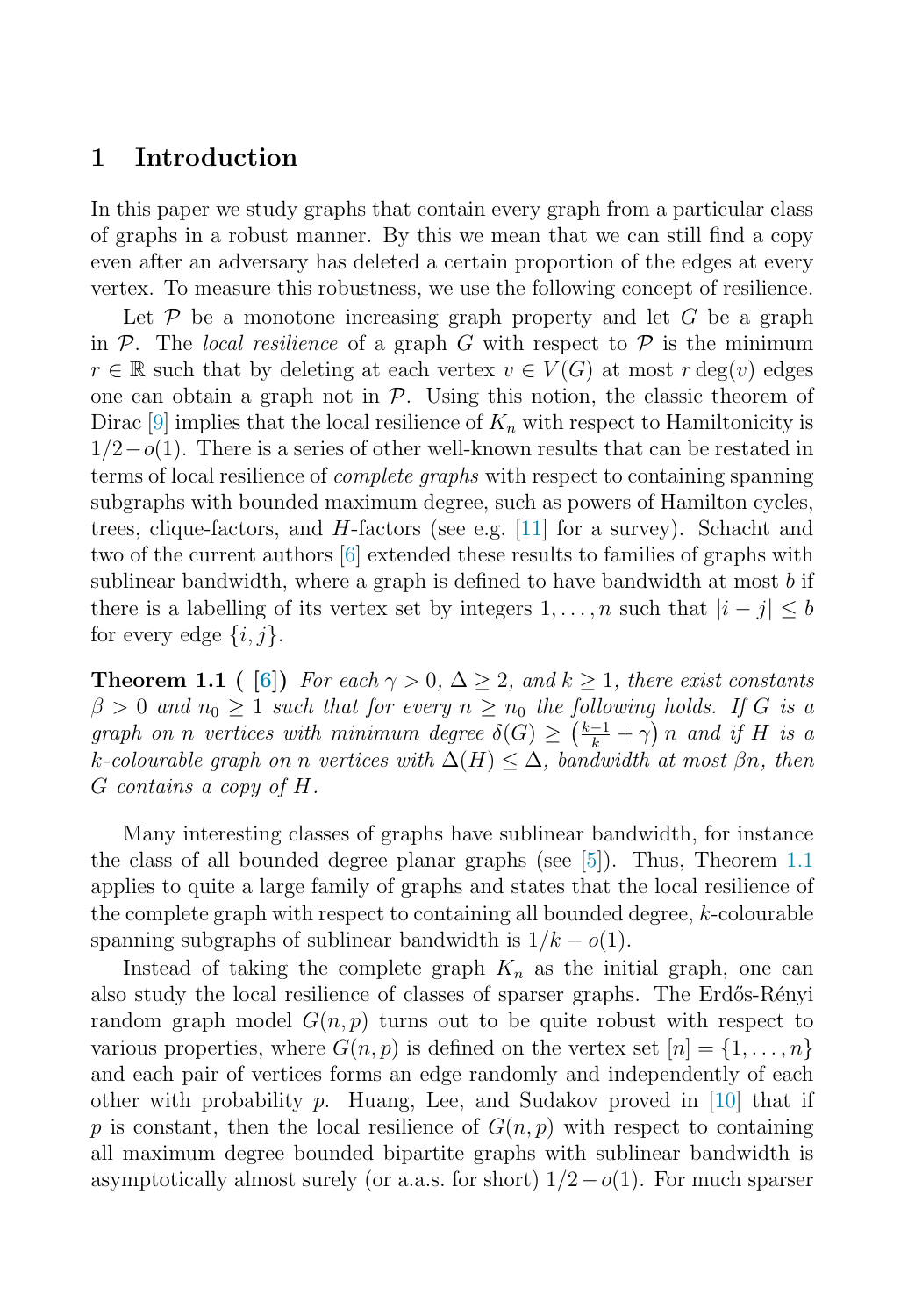graphs, Lee and Sudakov showed in [\[12\]](#page-8-0) that the local resilience of  $G(n, p)$  with respect to Hamiltonicity is a.a.s.  $1/2 - o(1)$  if  $p \gg \log n/n$ . Another example is the local resilience of  $G(n, p)$  with respect to containing cycles of length at least  $(1 - \alpha)n$  for any  $0 < \alpha < 1/2$  which is a.a.s.  $1/2 - o(1)$  if  $p \gg 1/n$  as shown by Dellamonica, Kohayakawa, Marciniszyn, and Steger in [\[8\]](#page-8-0). Balogh, Csaba, and Samotij [\[2\]](#page-7-0) proved that the local resilience of  $G(n, p)$  with respect to containing copies of all trees T on  $(1 - \eta)n$  vertices and with  $\Delta(T) \leq \Delta$  is also a.a.s.  $1/2 - o(1)$  if  $p \gg 1/n$ .

Recently, Kohayakawa and two of the current authors proved in [\[4\]](#page-7-0) that a.a.s. the local resilience of  $G(n, p)$  with respect to containing all *nearly span*ning bipartite graphs with maximum degree at most  $\Delta$  and sublinear bandwidth is  $1/2-o(1)$  if  $p \gg (\log n/n)^{1/\Delta}$ . Moreover, Balogh, Lee, and Samotij [\[3\]](#page-7-0) proved that if  $p \gg (\log n/n)^{1/2}$ , then a.a.s.  $G(n, p)$  has local resilience  $1/3$ o(1) with respect to a triangle packing that covers all but at most  $\mathcal{O}(p^{-2})$  vertices. Furthermore, it is known that one cannot hope for a spanning triangle-factor because Huang, Lee, and Sudakov showed in [\[10\]](#page-8-0) that for each  $\varepsilon > 0$ there exists some constant  $p_{\varepsilon} > 0$  such that for all  $0 < p \leq p_{\varepsilon}$ , the random graph  $\Gamma = G(n, p)$  contains a.a.s. a spanning subgraph G with  $\delta(G) > (1-\varepsilon)np$ such that at least  $\varepsilon p^{-2}/3$  vertices of G are not contained in any triangles.

Here we establish a random graph analogue of Theorem [1.1,](#page-1-0) determining the local resilience of  $G(n, p)$  with respect to containing the graphs H from Theorem [1.1](#page-1-0) provided that enough vertices of H are not contained in triangles.

**Theorem 1.2** For each  $\gamma > 0$ ,  $\Delta \geq 2$ , and  $k \geq 1$ , there exist constants  $\beta > 0$  and  $C > 0$  such that the following holds asymptotically almost surely for  $\Gamma = G(n, p)$  if  $p \ge C (\log n/n)^{1/\Delta}$ . Let G be a spanning subgraph of  $\Gamma$  with  $\delta(G) \ge ((k-1)/k + \gamma)$  pn and let H be a k-colourable graph on n vertices with  $\Delta(H) \leq \Delta$ , bandwidth at most  $\beta n$  and with at least  $C \max\{p^{-2}, p^{-1} \log n\}$ vertices not contained in any triangles of H. Then G contains a copy of H.

In particular, Theorem 1.2 yields the local resilience of  $G(n, p)$  with respect to containing spanning grids or cycle-factors. Moreover, the theorem remains true if we allow H to have a few vertices that are coloured with an additional  $(k+1)$ -st colour. In particular, it can thus be applied to, say, Hamilton cycles on an odd number of vertices.

#### **2 Outline of the proof**

The proof of Theorem 1.2 (in the case  $\Delta > 3$ ) can be split into five lemmas, four of which we state explicitly in this section. The fifth is the so-called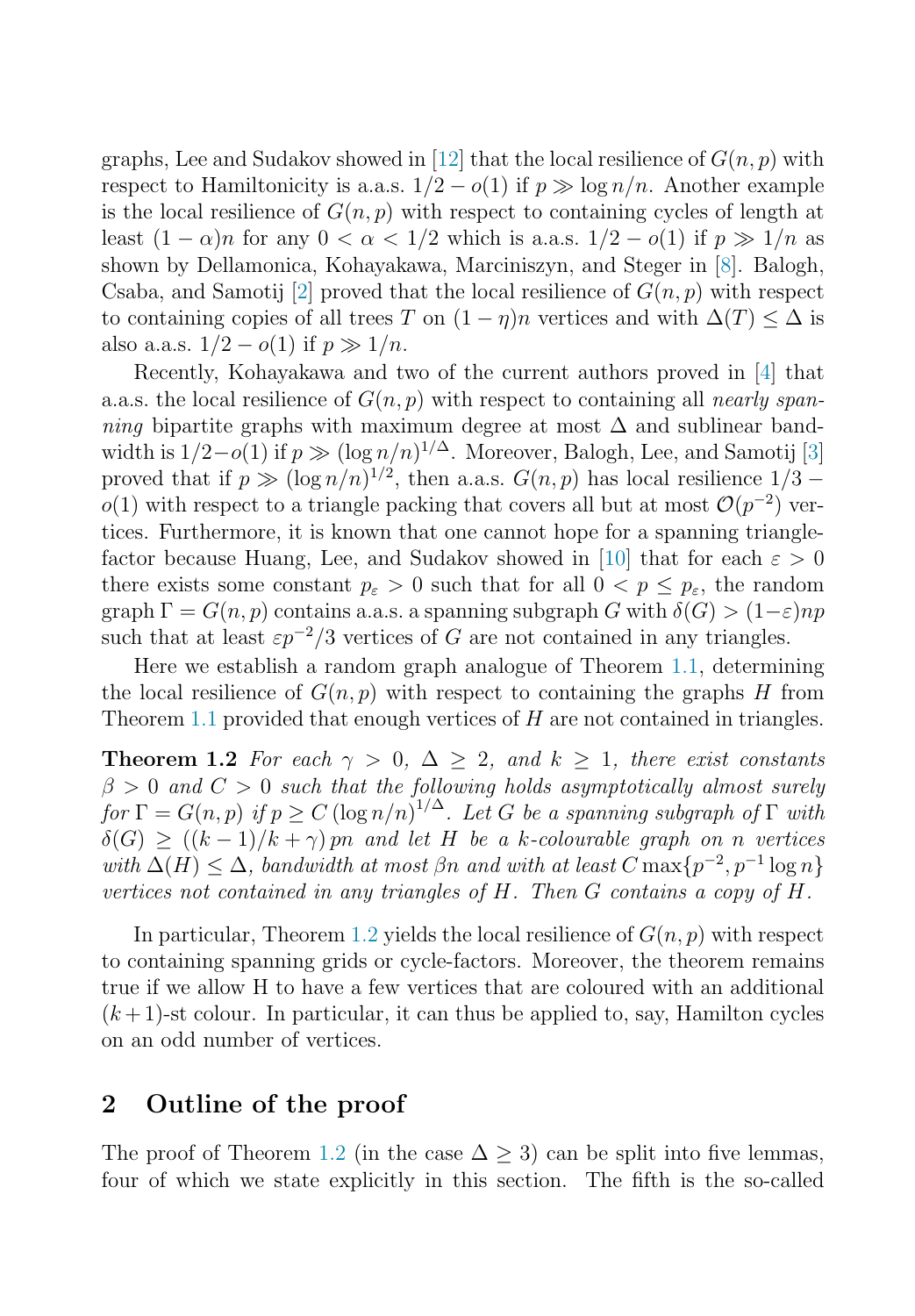sparse blow up lemma developed by Hàn, Kohayakawa, Person, and two of the current authors in [\[1\]](#page-7-0). The lemma is too long and complicated to be stated here in detail, but it serves as a powerful tool for embedding maximum degree bounded spanning graphs into sparse graphs. In particular, given a subgraph  $G \subseteq \Gamma = G(n, p)$ , where  $p \gg (\log n/n)^{1/\Delta}$ , with a vertex partition V and a graph H with maximum degree at most  $\Delta$  on the same number of vertices as  $G$  and with a vertex partition  $W$ , the sparse blow up lemma guarantees under certain conditions a spanning embedding of  $H$  in  $G$  which respects the given partitions. Lemmas [2.2–](#page-4-0)[2.5](#page-6-0) deal with by the preparation of vertex partitions of the graphs  $G$  and  $H$  such that we can apply the sparse blow up lemma to those subgraphs of  $G$  and  $H$  that were not dealt with some manual preembedding process. We remark that the proofs of Lemmas [2.2,](#page-4-0) [2.3](#page-5-0) and [2.5](#page-6-0) borrow ideas from the techniques developed in  $[4,6]$  $[4,6]$ , but are technically more involved because of the requirements posed by the sparse blow-up lemma.

Before stating these lemmas, we introduce some necessary definitions. Our proofs rely heavily on the concept of regular pairs.

**Definition 2.1** A pair  $(X, Y)$  is called  $(\varepsilon, d, p)$ <sub>G</sub>-regular if for every  $X' \subseteq X$ and  $Y' \subseteq Y$  with  $|X'| \geq \varepsilon |X|$  and  $|Y'| \geq \varepsilon |Y|$  we have

$$
e_G(X', Y') \ge (d - \varepsilon)p|X'||Y'|.
$$

If additionally we have  $|N_G(x, Y)| \ge dp|Y|$  and  $|N_G(y, X)| \ge dp|X|$  for every  $x \in X$  and  $y \in Y$ , then the pair  $(X, Y)$  is called  $(\varepsilon, d, p)$ <sub>G</sub>-super-regular.

Let  $r, k \geq 1$  and let  $B_r^k$  be the graph on kr vertices obtained from a path on  $r$  vertices by replacing every vertex by a clique of size  $k$  and by replacing every edge by a complete bipartite graph minus a perfect matching. More precisely, we define  $B_r^k$  as

$$
V(B^k_r):=[r]\times[k]
$$

and for every  $j \neq j' \in [k]$ 

 $\{(i, j), (i', j')\} \in E(B_r^k)$  if and only if  $i = i'$  or  $|i - i'| = 1$ .

Let  $K_r^k \subseteq B_r^k$  be the spanning subgraph of  $B_r^k$  that is the disjoint union of r complete graphs on k vertices given by the components  $B_r^k[\{(i,1),\ldots,(i,k)\}]$ for each  $i \in [r]$ . A vertex partition  $\mathcal{V}' = \{V_{i,j}\}_{i \in [r], j \in [k]}$  is called k-equitable if  $||V_{i,j}|-|V_{i,j'}|| \leq 1$  for every  $i \in [r]$  and  $j, j' \in [k]$ . Similarly, an integer partition  $\{n_{i,j}\}_{i\in[r],j\in[k]}$  of n (meaning that  $n_{i,j}\in\mathbb{N}_0$  for every  $i\in[r],j\in[k]$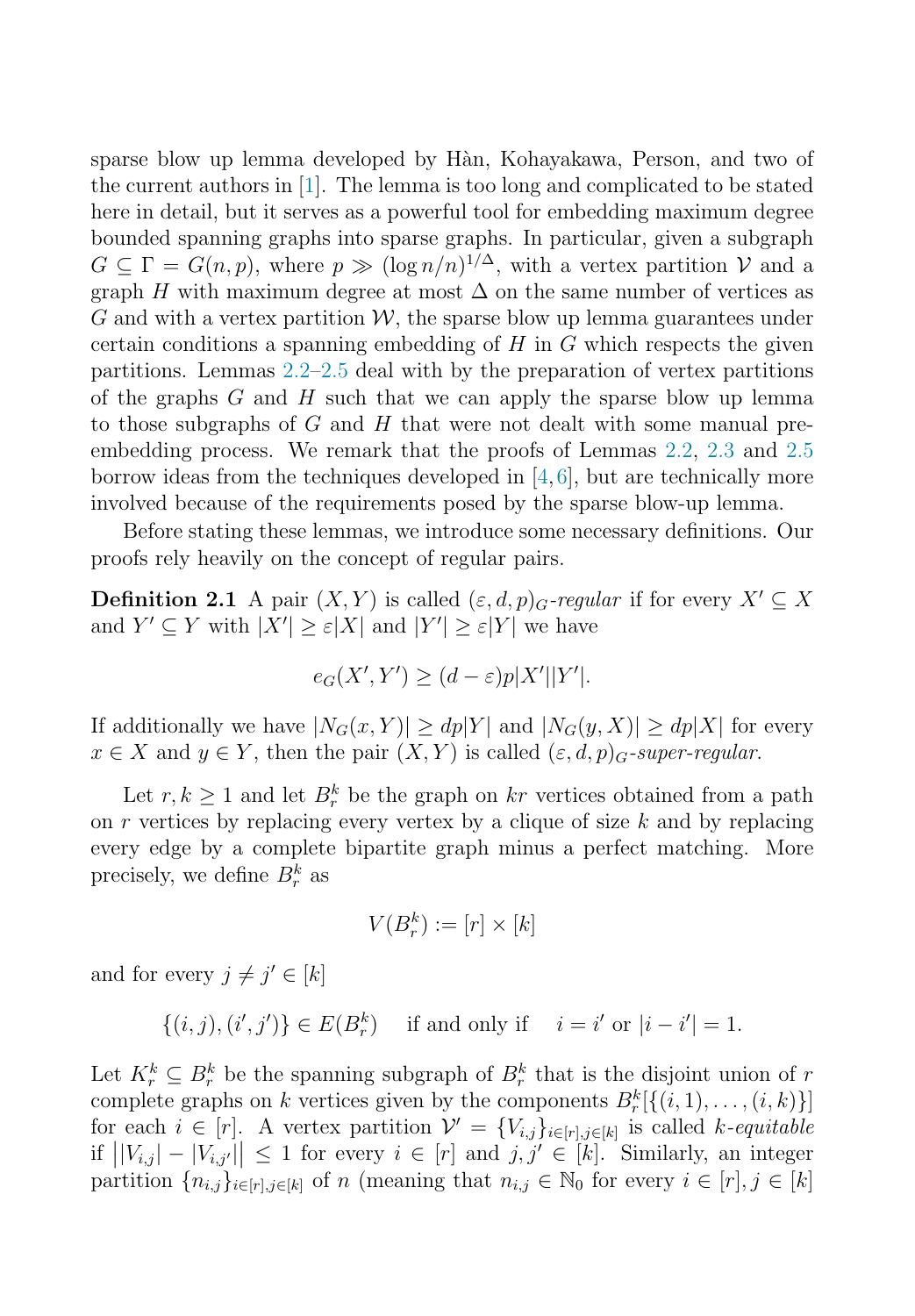<span id="page-4-0"></span>and  $\sum_{i\in[r]} p_{i,j} = n$  is k-equitable if  $|n_{i,j} - n_{i,j'}| \leq 1$  for every  $i \in [r]$  and  $j, j' \in [k]$ .

Now we are in the position to state our first lemma, which suggests a partition of G that satisfies some specific regularity properties and passes this structure to Lemma [2.3,](#page-5-0) which which will try to find a partition of  $H$  that is similar to this one.

**Lemma 2.2 (Lemma for G)** For each real  $\gamma > 0$  and integers  $k > 2$  and  $r_0 \geq 1$  there exists  $d > 0$  such that for every  $\varepsilon \in (0, \frac{1}{2k})$  there exist  $r_1 \geq 1$ ,  $\tilde{C} > 0$ , and  $C' > 0$  such that the following holds a.a.s. for  $\Gamma = G(n, p)$ if  $p \geq C' (\log n/n)^{1/2}$ . Let  $G = (V, E)$  be a spanning subgraph of  $\Gamma$  with  $\delta(G) \geq \left(\frac{k-1}{k} + \gamma\right)pn$ . Then there exist  $r \geq 1$  such that  $r_0 \leq kr \leq r_1$ , a subset  $V_0 \subseteq V$  with  $|V_0| \leq \tilde{C} \max\{p^{-2}, p^{-1} \log n\}$ , a k-equitable vertex partition  $\mathcal{V} = \{V_{i,j}\}_{i \in [r], j \in [k]}$  of  $V(G) \setminus V_0$ , and a graph  $R_r^k$  on the vertex set  $[r] \times [k]$  with  $K_r^k \subseteq B_r^k \subseteq \mathbb{R}_r^k$  such that  $\delta(R_r^k) \geq (\frac{k-1}{k} + \frac{\gamma}{2}) k r$ , and such that the following is true.

- (G1)  $\frac{n}{4kr} \leq |V_{i,j}| \leq \frac{4n}{kr}$  for every  $i \in [r]$  and  $j \in [k]$ ,
- (G2) V is  $(\varepsilon, d, p)_{G}$ -regular on  $R_r^k$  and  $(\varepsilon, d, p)_{G}$ -super-regular on  $K_r^k$ ,
- (G3)  $(N_{\Gamma}(v, V_{i,j}), V_{i',j'})$  and  $(N_{\Gamma}(v', V_{i,j}), N_{\Gamma}(v', V_{i',j'}))$  are  $(\varepsilon, d, p)_{G}$ -regular pairs for every edge  $\{(i, j), (i', j')\} \in E(R_r^k)$ ,  $v \in V \setminus (V_0 \cup V_{i,j})$ , and  $v' \in V \setminus (V_0 \cup V_{i,j} \cup V_{i',j'}),$  and
- (G4) we have  $(1 \varepsilon)p|V_{i,j}| \leq |N_{\Gamma}(v, V_{i,j})| \leq (1 + \varepsilon)p|V_{i,j}|$  for every  $i \in [r]$ ,  $j \in [k]$  and every vertex  $v \in V \setminus V_0$ .

The idea of the proof of Lemma 2.2 can be summarized as follows. First, we apply a minimum degree version of the sparse regularity lemma (see e.g. [\[4\]](#page-7-0)) to  $G$ , which yields a regular equipartition, the reduced graph  $R$  of which has minimum degree greater than  $((k-1)/k+2\gamma/3)|V(R)|$ . Hence, by Theo-rem [1.1](#page-1-0) we know that  $K_r^k \subseteq B_r^k \subseteq R$ , where r is uniquely determined by  $rk + b = |V(R)|$  with some  $0 \leq b \leq k$ . Then, by a careful redistribution of vertices of G and by exploiting properties of regular pairs, we can guarantee a vertex partition as stated in the lemma.

After Lemma 2.2 has constructed a regular partition  $V$  of  $V(G)$ , the second lemma deals with the graph  $H$  that we would like to find as a subgraph of G. More precisely, Lemma [2.3](#page-5-0) provides a homomorphism f from the graph H to the reduced graph  $R_r^k$  given by Lemma 2.2 which has among others the following properties. The edges of H are mapped to the edges of  $R_r^k$  where most of the edges of H are assigned to edges of the clique factor  $K_r^k \subseteq R_r^k$ . Furthermore, the number of vertices of  $H$  mapped to a vertex of  $R_r^k$  only differs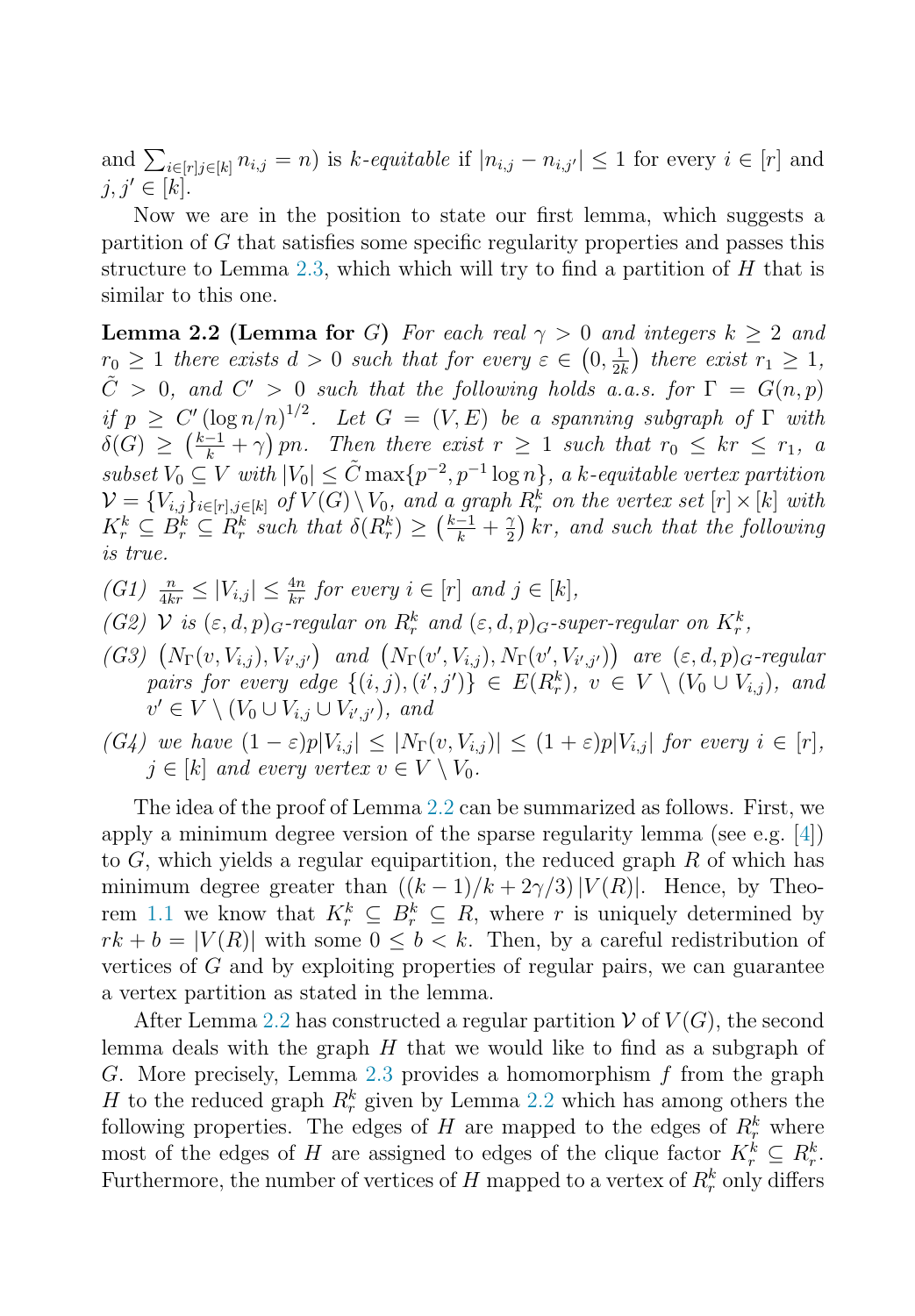<span id="page-5-0"></span>by a small factor from the size of the corresponding cluster of  $\mathcal V$ . The lemma further guarantees that the first  $\sqrt{\beta}n$  vertices of the bandwidth ordering of  $V(H)$  are mapped to one component of  $K_r^k$ .

**Lemma 2.3 (Lemma for H)** Given  $r \geq 1$ ,  $k \geq 1$ , and  $\xi > 0$ , let  $\beta$  satisfy  $\beta \leq \xi^2/(1200k)$ . Let H be a k-colourable graph on n vertices that has a labelling  $\mathcal L$  of its vertex set of bandwidth at most  $\beta$ n and let F denote the set the first  $\sqrt{\beta}n$  vertices with respect to  $\mathcal{L}$ . Furthermore, let  $R_r^k$  be a graph on vertex set  $[r] \times [k]$  with  $K_r^k \subseteq B_r^k \subseteq R_r^k$  such that  $\delta(R_r^k) > (k-1)r$ . Then, given a k-equitable integer partition  $\{m_{i,j}\}_{i\in[r],j\in[k]}$  of n with  $m_{i,j}\geq 12\beta n$  for every  $(i, j) \in [r] \times [k]$ , there exists a mapping  $f: V(H) \to [r] \times [k]$  and a set of special vertices  $X \subseteq V(H)$  with the following properties, where  $W_{i,j} := f^{-1}(i,j)$ .

(H1)  $|X \cap W_{i,j}| \leq \xi n$ ,  $|N_H(X \cap W_{i,j}) \cap W_{i',j'}| \leq \xi n$  for every  $i, i' \in [r]$  and  $j, j' \in [k],$ 

- (H2)  $m_{i,j} \xi n \le |W_{i,j}| \le m_{i,j} + \xi n$  for every  $i \in [r]$  and  $j \in [k]$ ,
- (H3) for every edge  $\{x, y\} \in E(H)$  we have  $\{f(x), f(y)\} \in E(R_r^k)$ ,
- (H4) for every  $\{x, y\} \in E(H) \setminus E(H[X])$  we have  $\{f(x), f(y)\} \in E(K_r^k)$ , (H5)  $F \subseteq \bigcup_{j \in [k]} W_{1,j}$ .

Lemma 2.3 without Property (H5) is a special case of Lemma 8 in [\[7\]](#page-8-0) and Property (H5) can be derived from its proof.

After having assigned all vertices of H to the clusters of V using Lemma 2.3, we aim to apply the sparse blow up lemma in order to embed  $H$  onto  $G$ . However, we need to tackle two problems first that will be resolved by Lemma 2.4 and Lemma [2.5.](#page-6-0) First of all, the vertices of the exceptional set  $V_0$  were disregarded in the assignment. Therefore, we need to manually pre-embed vertices of H onto all vertices in  $V_0$ . For this, we use vertices in H that are not in triangles, that are pairwise far apart from each other and that are contained in the first  $\beta n$  vertices of the bandwidth ordering  $\mathcal L$  of  $V(H)$ . We also directly pre-embed all neighbours of these  $H$ -vertices. In this way, we create image restrictions for the embedding of their neighbours.

The next lemma ensures by choosing  $W \subseteq N_G(v)$  that we find for any vertex  $v \in V_0$  at least  $\Delta$  many G-neighbours such that if we embed vertices of  $H$  onto these vertices, the resulting image restrictions satisfy all necessary conditions for the sparse blow up lemma.

**Lemma 2.4 (Common neighbourhood lemma)** For each  $d > 0$ ,  $k \ge 1$ , and  $\Delta \geq 2$  there exists  $\alpha > 0$  such that for every  $\varepsilon^* \in (0,1)$  there exists  $\varepsilon_0 > 0$ such that for every  $r \geq 1$  there exists  $C^* > 0$  such that if  $p \geq C^* \left(\log n/n\right)^{1/\Delta}$ ,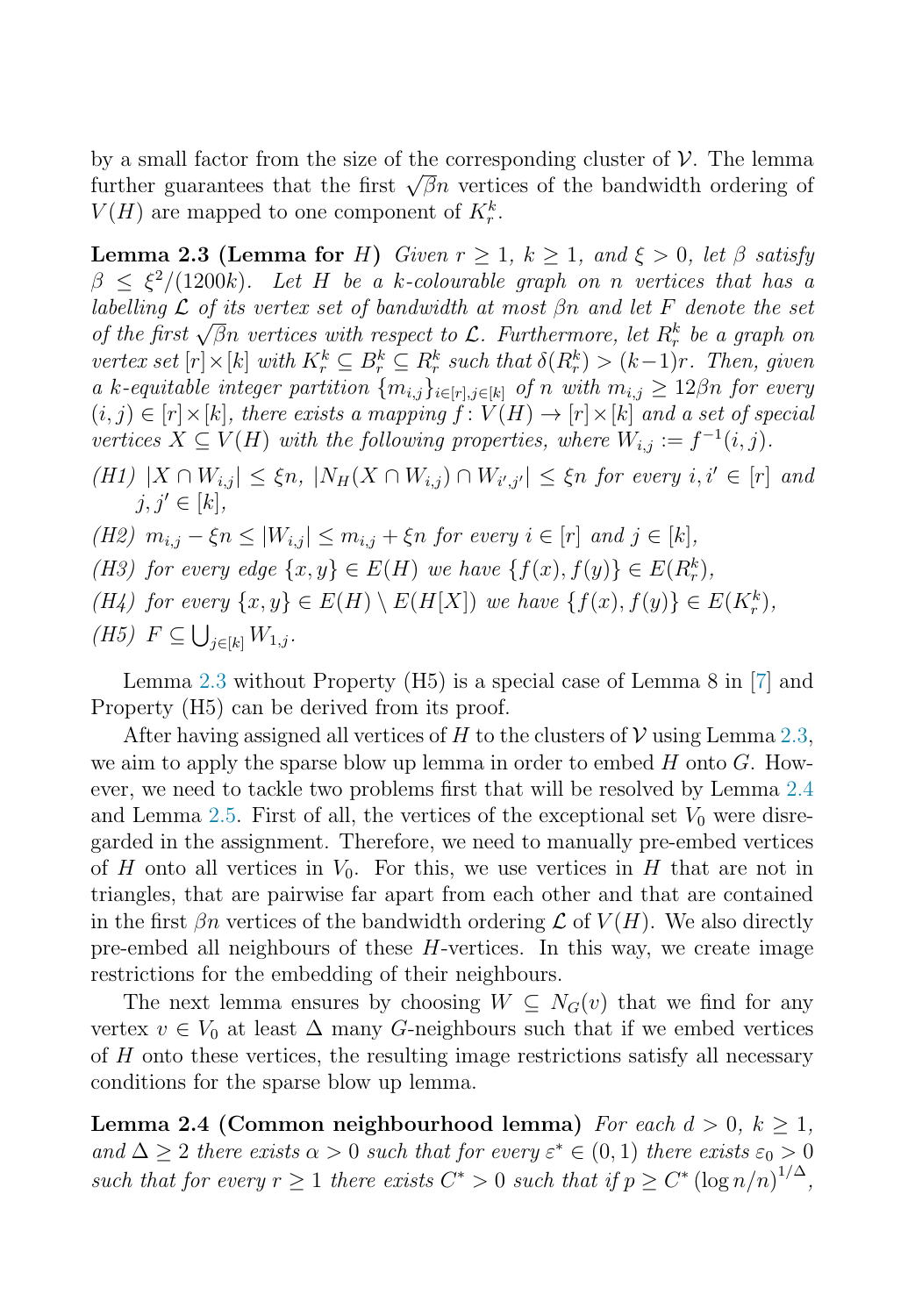<span id="page-6-0"></span>then  $\Gamma = G(n, p)$  a.a.s. satisfies the following for any  $0 < \varepsilon < \varepsilon_0$ .

Let  $G = (V, E)$  be a (not necessarily spanning) subgraph of  $\Gamma$  and  $\{V_i\}_{i \in [k]} \cup$ W a vertex partition of a subset of  $V$  such that the following is true for every  $i, i' \in [k]$ .

 $(V1)$   $|V_i| \geq \frac{n}{4r},$ (V2)  $(V_i, V_j)$  is  $(\varepsilon, d, p)_{G}$ -regular, (V3)  $|W| \ge \frac{pn}{2r}$ , and  $(V_4)$   $|N_G(w, V_i)| > dp|V_i|$  for every  $w \in W$ . Then there exists a tuple  $(w_1, \ldots, w_\Delta) \in \binom{W}{\Delta}$  $_{\Delta}^{W}$ ) such that for every  $\Lambda, \Lambda^* \subseteq [\Delta],$  $\Lambda, \Lambda^* \neq \emptyset$ , and every  $i \neq i' \in [k]$  we have (W1)  $\left(\bigcap_{j\in\Lambda}N_{\Gamma}(w_j,V_i),V_{i'}\right)$  is  $(\varepsilon^*,d,p)_{G}$ -regular if  $|\Lambda|<\Delta$ , (W2)  $|\bigcap_{j\in\Lambda} N_G(w_j, V_i)| \ge \alpha p^{|\Lambda|} |V_i|,$ (W3)  $(1 - \varepsilon^*) p^{|{\Lambda}|} |V_i| \leq |\bigcap_{j \in {\Lambda}} N_{\Gamma}(w_j, V_i)| \leq (1 + \varepsilon^*) p^{|{\Lambda}|} |V_i|$ , and  $(W4)$   $(\bigcap_{j\in\Lambda} N_{\Gamma}(w_j, V_i), \bigcap_{j^*\in\Lambda^*} N_{\Gamma}(w_{j^*}, V_{i'})\big)$  is  $(\varepsilon^*, d, p)_G$ -regular if  $|\Lambda|, |\Lambda^*|$  <  $\Delta$  and either  $\Lambda \cap \Lambda^* = \varnothing$  or  $\Delta \geq 3$  or both.

Lemma [2.4](#page-5-0) is proved by induction and the proof mainly uses Chernoff's inequality and the so-called one-sided and two-sided regularity inheritance lemmas (see  $[1]$ ).

Let  $H'$  and  $G'$  denote the subgraphs of  $H$  and  $G$  that result from removing all vertices that were used in the pre-embedding process. As a last step before finally applying the sparse blow up lemma, the clusters in  $\mathcal{V}|_{G'}$  need to be adjusted to the sizes of  $W_{i,j}|_{H'}$ . The next and last lemma assures that this is indeed possible and that after this redistribution important regularity properties for the application of the sparse blow up lemma still hold.

**Lemma 2.5 (Balancing lemma)** For all integers  $k \geq 1$ ,  $r_1, \Delta \geq 1$ , and reals  $\gamma, d > 0$  and  $0 < \varepsilon < \min\{d, 1/(2k)\}\$  there exist  $\xi > 0$  and  $\hat{C} > 0$  such that the following is true for every  $p \geq \hat{C} (\log n/n)^{1/2}$  and every  $10\gamma^{-1} \leq r \leq$  $r_1$  provided that n is large enough. Let  $\Gamma$  be a graph on the vertex set [n] and let  $G = (V, E) \subseteq \Gamma$  be a (not necessarily spanning) subgraph with vertex partition  $V = \{V_{i,j}\}_{i \in [r], j \in [k]}$  that satisfies  $n/(8kr) \leq |V_{i,j}| \leq 4n/(kr)$  for each  $i \in [r], j \in [k].$  Let  $\{n_{i,j}\}_{i \in [r], j \in [k]}$  be an integer partition of  $\sum_{i \in [r], j \in [k]} |V_{i,j}|$ . Let  $R_r^k$  be a graph on the vertex set  $[r] \times [k]$  with minimum degree  $\delta(R_r^k) \geq$  $((k-1)/k+\gamma/2)$ kr such that  $K_r^k \subseteq B_r^k \subseteq R_r^k$ . Suppose that the partition V satisfies the following properties for each  $i \in [r]$ , each  $j \neq j' \in [k]$ , and each  $v \in V$ .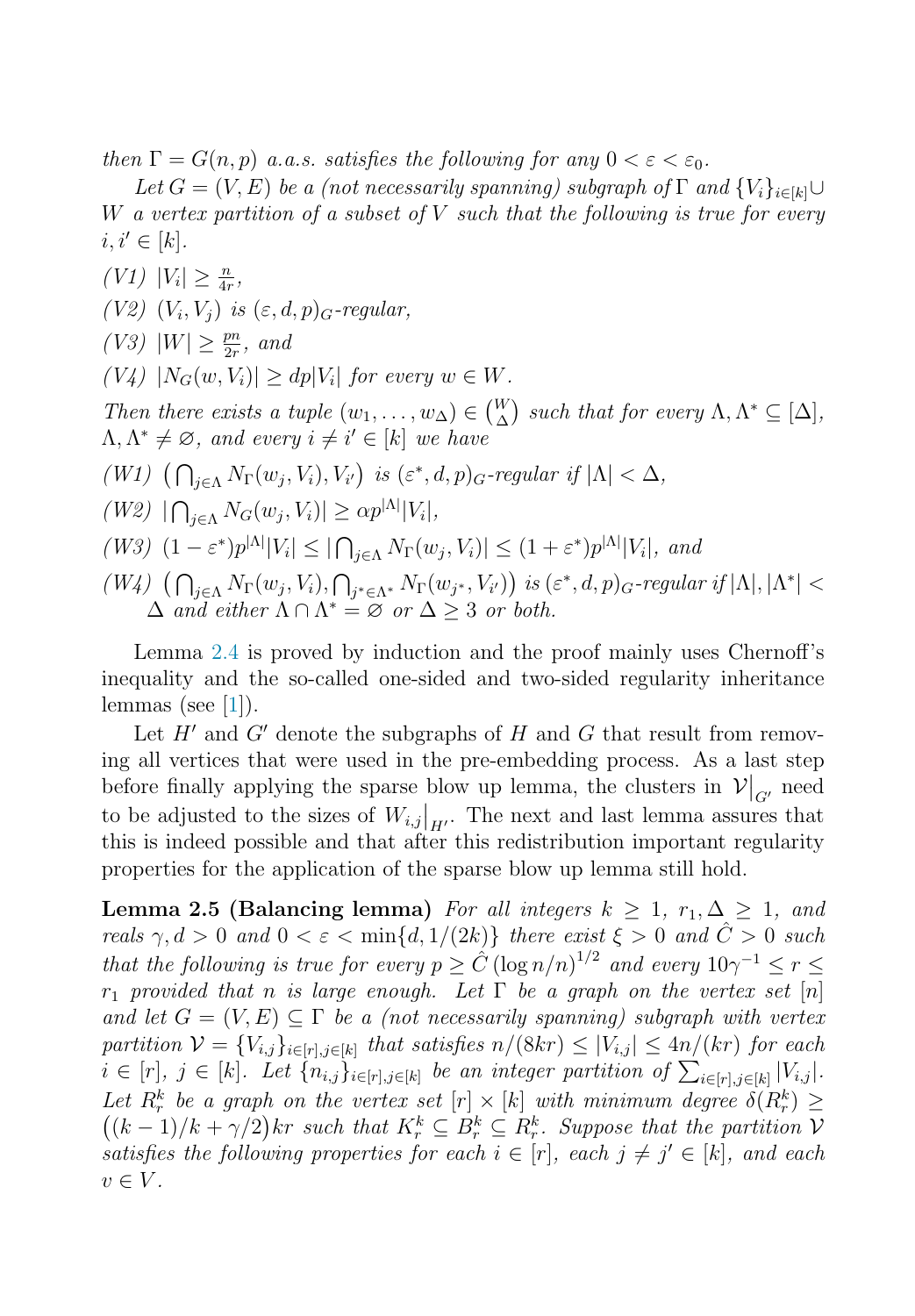- <span id="page-7-0"></span>(B1) We have  $n_{i,j} - \xi n \leq |V_{i,j}| \leq n_{i,j} + \xi n$ ,
- (B2)  $V$  is  $\left(\frac{\varepsilon}{4},d,p\right)_{G}$ -regular on  $R_r^k$  and  $\left(\frac{\varepsilon}{4},d,p\right)_{G}$ -super-regular on  $K_r^k$ ,
- (B3) both  $(N_{\Gamma}(v, V_{i,j}), V_{i,j'})$  and  $(N_{\Gamma}(v, V_{i,j}), N_{\Gamma}(v, V_{i,j'}))$  are  $(\frac{\varepsilon}{4}, d, p)_{G}$ -regular pairs, and

(B4) we have 
$$
|N_{\Gamma}(v, V_{i,j})| = \left(1 \pm \frac{\varepsilon}{4}\right) p|V_{i,j}|.
$$

Then, there exists a partition  $\mathcal{V}' = \{V'_{i,j}\}_{i \in [r], j \in [k]}$  of V such that the following properties hold for each  $i \in [r]$ , each  $j \neq j' \in [k]$ , and each  $v \in V$ .

- (B1') We have  $|V'_{i,j}| = n_{i,j}$ ,
- (B2')  $\mathcal{V}'$  is  $(\varepsilon, d, p)_{G}$ -regular on  $R_r^k$  and  $(\varepsilon, d, p)_{G}$ -super-regular on  $K_r^k$ ,
- (B3') both  $(N_{\Gamma}(v, V'_{i,j}), V'_{i,j'})$  and  $(N_{\Gamma}(v, V'_{i,j}), N_{\Gamma}(v, V'_{i,j'}))$  are  $(\varepsilon, d, p)_{G}$ -regular pairs, and
- $(B4')$  for each  $1 \leq s \leq \Delta$  and vertices  $v_1, \ldots, v_s \in [n]$  we have

$$
\left|\bigcap_{\ell\in[s]}N_{\Gamma}(v_{\ell},V_{i,j})\triangle\bigcap_{\ell\in[s]}N_{\Gamma}(v_{\ell},V'_{i,j})\right|\leq \frac{\varepsilon}{100kr}\deg_{\Gamma}(v_1,\ldots,v_s)+\hat{C}\log n.
$$

As a last step we apply the sparse blow up lemma to the vertex partition of  $G'$  given by Lemma [2.5](#page-6-0) and to the vertex partition of  $H$  given by Lemma [2.3](#page-5-0) restricted to  $H'$  while respecting the image restrictions that resulted from the pre-embedding process.

### **References**

- [1] Allen, P., J. B¨ottcher, H. H`an, Y. Kohayakawa and Y. Person, *Blow-up lemmas for sparse graphs*, In preparation.
- [2] Balogh, J., B. Csaba and W. Samotij, *Local resilience of almost spanning trees in random graphs*, Random Structures & Algorithms **38** (2011), 121–139.
- [3] Balogh, J., C. Lee and W. Samotij, *Corrádi and Hajnal's theorem for sparse random graphs*, Combinatorics, Probability and Computing **21** (2012), 23–55.
- [4] B¨ottcher, J., Y. Kohayakawa and A. Taraz, *Almost spanning subgraphs of random graphs after adversarial edge removal*, Combinatorics, Probability and Computing **22** (2013), 639–683.
- [5] Böttcher, J., K. Pruessmann, A. Taraz and A. Würfl, *Bandwidth, expansion*, *treewidth, separators and universality for bounded-degree graphs*, European Journal of Combinatorics **31** (2010), 1217–1227.